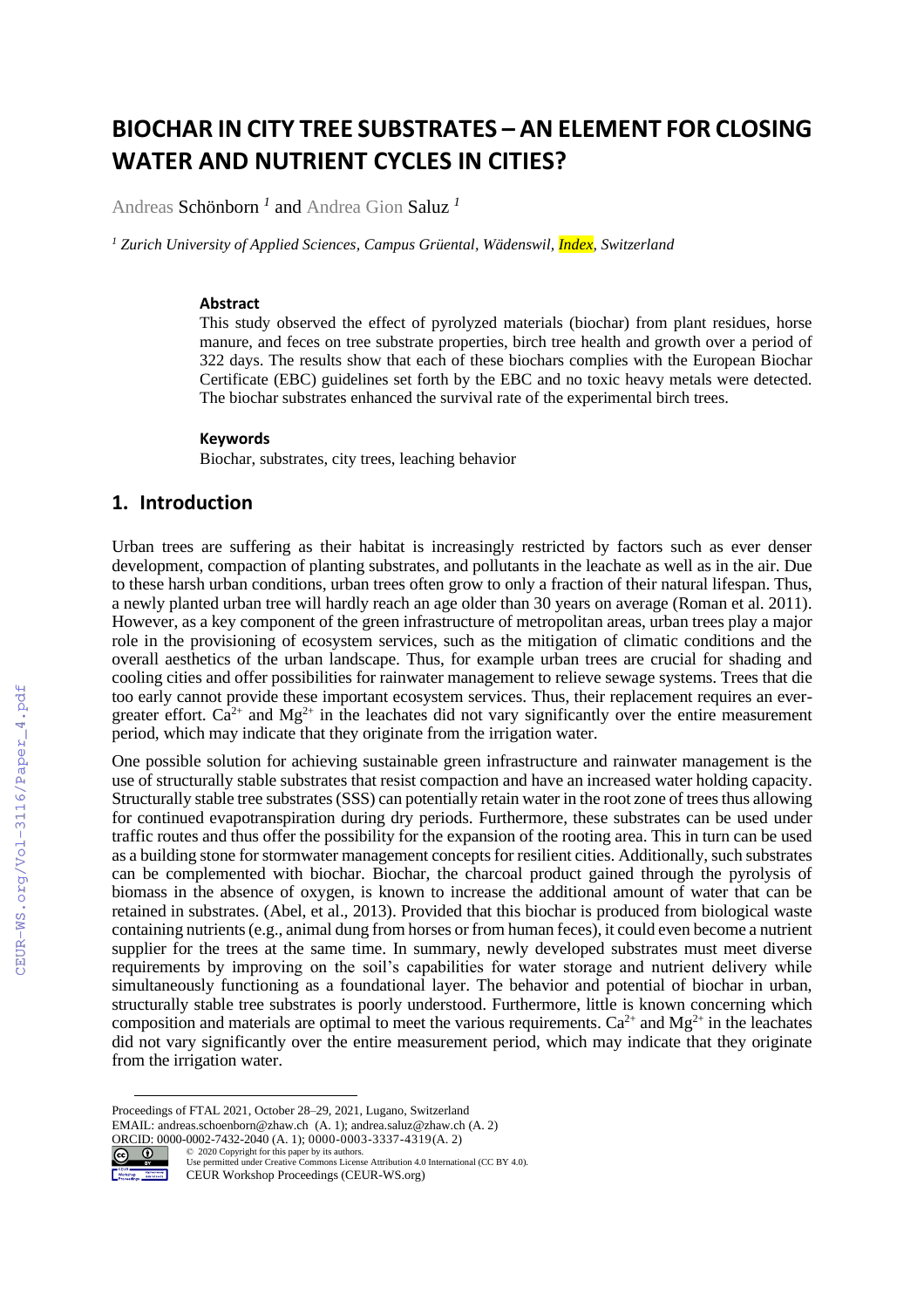This study aimed at comparing biochar obtained from three different raw materials: fecal matter (K), horses' dung (P) and a commercially available biochar charged with nutrients (V). In an experimental setup, the growth and health of young birch trees (*Betula pendula*), planted in SSS amended with the biochar variants was documented over a one-year period. Further measurements were taken to investigate the composition of the biochar variants and their influence on the seepage behavior of water in the SSS. Lastly the nutrients in the leachate were measured to determine the chemical influence of the charcoal variants on the substrates.

# **2. Methods**

The trial was conducted with 1-year old birch trees. It took place from June 6, 2018 – April 24, 2019 (322 days) in a greenhouse in Waedenswil, Switzerland. The organic waste materials (horse manure and compost toilet substrate) were pyrolyzed. Samples of these two biochars as well as of a third - a commercially available nutrient-loaden plant-based biochar (serving as a reference) - were taken for further analysis.

Subsequentially, SSS based on crushed stone, sand, expanded shale and 5 and 10 vol % biochar was prepared and tested in a green house. The various compositions were set up within a random block design with 5 replicates per compositional variant. The composition of these substrate variants was based on research carried out at ZHAW in Waedenswil (Saluz, 2017), on tree experiments carried out in the city of Stockholm (personal recommendation by B. Embrén) as well as on experiences of Cornell University with "CU structured soil" (Grabowsky et al. 2002) The substrates in the trial were prepared and named as listed in Table 1.

#### **Table 1**

| . .                           | ັ        |                |
|-------------------------------|----------|----------------|
| Variant                       | Dosage   | Abbrevation    |
| Control negative              |          | Cn             |
| Control positive (fertilized) |          | Cp             |
| Plant-based biochar VE        | 5 $vol%$ | V1             |
| (charged with nutrients)      | 10vol%   | V2             |
| Biochar of horse dung PM      | 5 vol%   | P1             |
|                               | 10vol%   | P <sub>2</sub> |
| Biochar of fecal matter KT    | 5 $vol%$ | K1             |
|                               | 10vol%   | K <sub>2</sub> |

Substrate Types in Random block design

#### **Table2**

Methods of leachate analysis

| Perimeter                      | Method                                                      |  |
|--------------------------------|-------------------------------------------------------------|--|
| Yield                          | Measured in the continuous production process. Mass         |  |
|                                | determination before and after pyrolysis.                   |  |
| <b>Bulk density</b>            | VDLUFA-Method A 13.2.1 (VDLUFA, 1991)                       |  |
| pH and electrical conductivity | pH- (Hach-Lange PHC301) und EC-probes (Hach-Lange           |  |
|                                | CDC401) ISO 10390                                           |  |
| Ash content                    | Residue analyzed gravimetrically after heating in a muffle  |  |
|                                | furnace (Nabertherm L3) at 550°C according to EBC (2012).   |  |
| Carbon, nitrogen, and hydrogen | CHN-Analyzer (Leco Tru Spec Micro) after                    |  |
|                                | DIN 51732 (Beuth, 2014)                                     |  |
| Chemical and other element     | (ICP-OES) analyzed after microwave digestion (ultraCLAVE 4) |  |
|                                | at 250°C and 120 bar for ten minutes of 0.2 g sample with 5 |  |
| compositions                   | mL HNO3, 1 mL H2O2, and 0.3 mL HF. Eurofins GmbH            |  |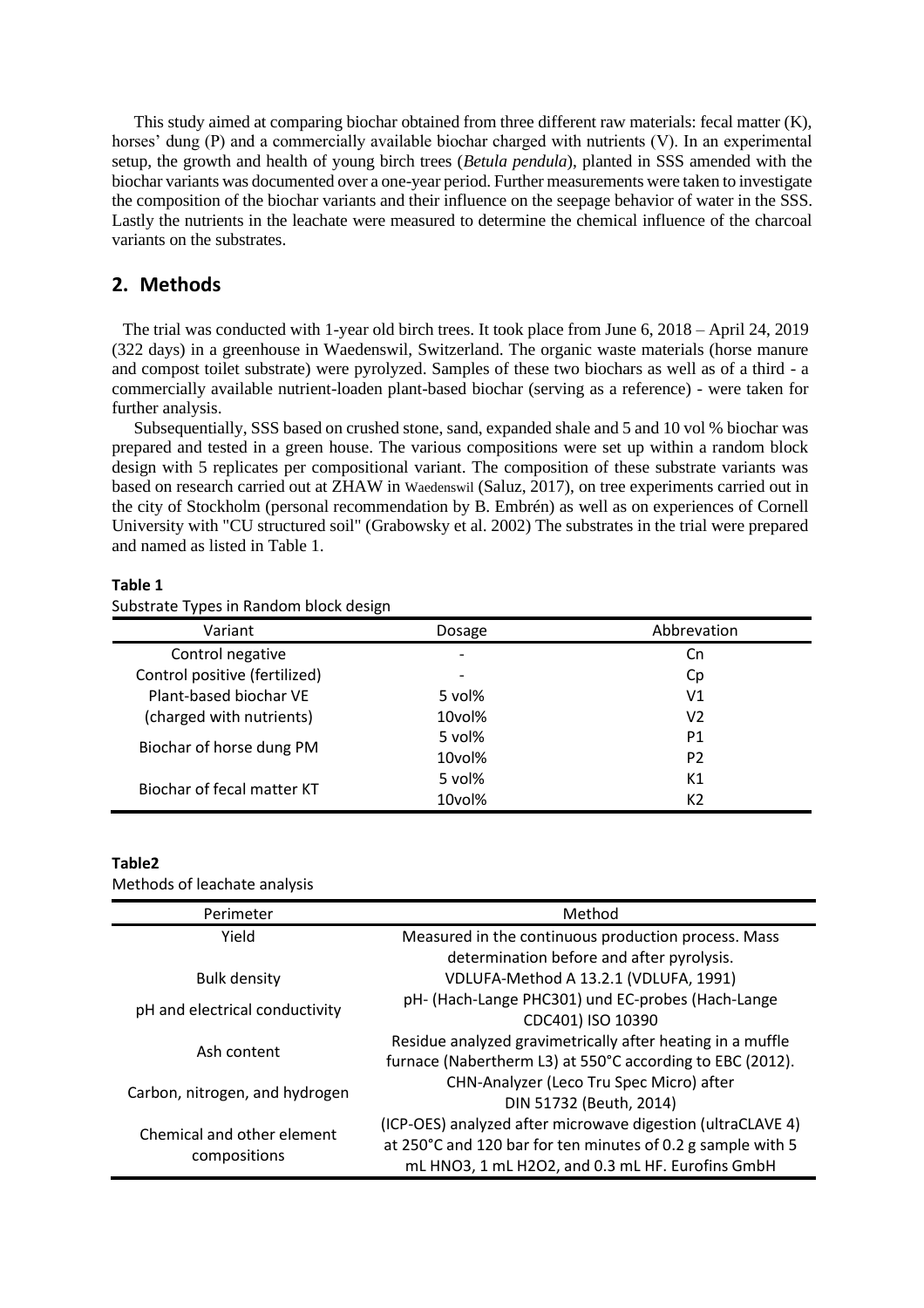The analytical methods for the biochar were chosen according to the guidelines set forth by the European Biochar Certificate (EBC). Thus, measurements were taken to analyse the most important physical characteristics and chemical characteristics of the coal variants and to determine their suitability for a possible certification according to the EBC (Table 2).

To assess the leaching of nutrients and heavy metals and thus investigate possible impacts on the groundwater as well as the behavior of the coal in the substrate, a leachate analysis was conducted regularly as listed in table 3.

| Parameter                     | Method                     | Frequency                       |
|-------------------------------|----------------------------|---------------------------------|
| pH                            | Hach-Lange PHC301, ISO     | Every 2nd week                  |
|                               | 10390 (2015)               |                                 |
| Electrical                    | Hach-Lange CDC401, ISO     | Every 2nd week                  |
| conductivity                  | 10390 (2015)               |                                 |
| Na, $NO3$ , NH <sub>4</sub> , | Ion chromatography (IC)    | 4 x during trial                |
| $PO43$ , K                    |                            |                                 |
| Cl, $SO4$ , Mg,               | Ion chromatography (IC)    | 5 x during trial                |
| Non-purgable organic carbon   | TOC-L, Shimadzu            | Beginning of trial and 2        |
| (NPOC)                        |                            | months after beginning of trial |
| Total nitrogen (TN)           | CHN Analyzer Leco TruSpec  | Beginning of trial and, 2       |
|                               | Macro                      | months after beginning of trial |
| Content heavy metals          | Inductively coupled plasma | Beginning of trial              |
|                               | mass spectrometry (ICP-MS) |                                 |

#### **Table 3**

Methods of leachate analysis

To assess the influence of the addition of biochar on tree growth, different parameters were measured (Table 4). Furthermore, pictures were taken of all plants at the end of the experiment for further documentation.

#### **Table 4**

Method of plant observation

| Parameter   | Method                                     | Frequency                                                     |
|-------------|--------------------------------------------|---------------------------------------------------------------|
| Height      | Maximum length with scale                  | Beginning of trial, after 6<br>months and at the end of trial |
| Chlorophyll | Dualex Force A                             | At the end of trial                                           |
| Root length | Maximum length with scale                  | At the end of trial                                           |
| Root volume | Average of two width<br>measurements times | At the end of trial                                           |
| Stem shoots | maximum root length<br>visual              | At the end of trial                                           |

Statistical comparisons between the compositional variants were performed with the R programming language using Kruskal-Wallis and Wilcox tests, since most parameters did not show a normal distribution.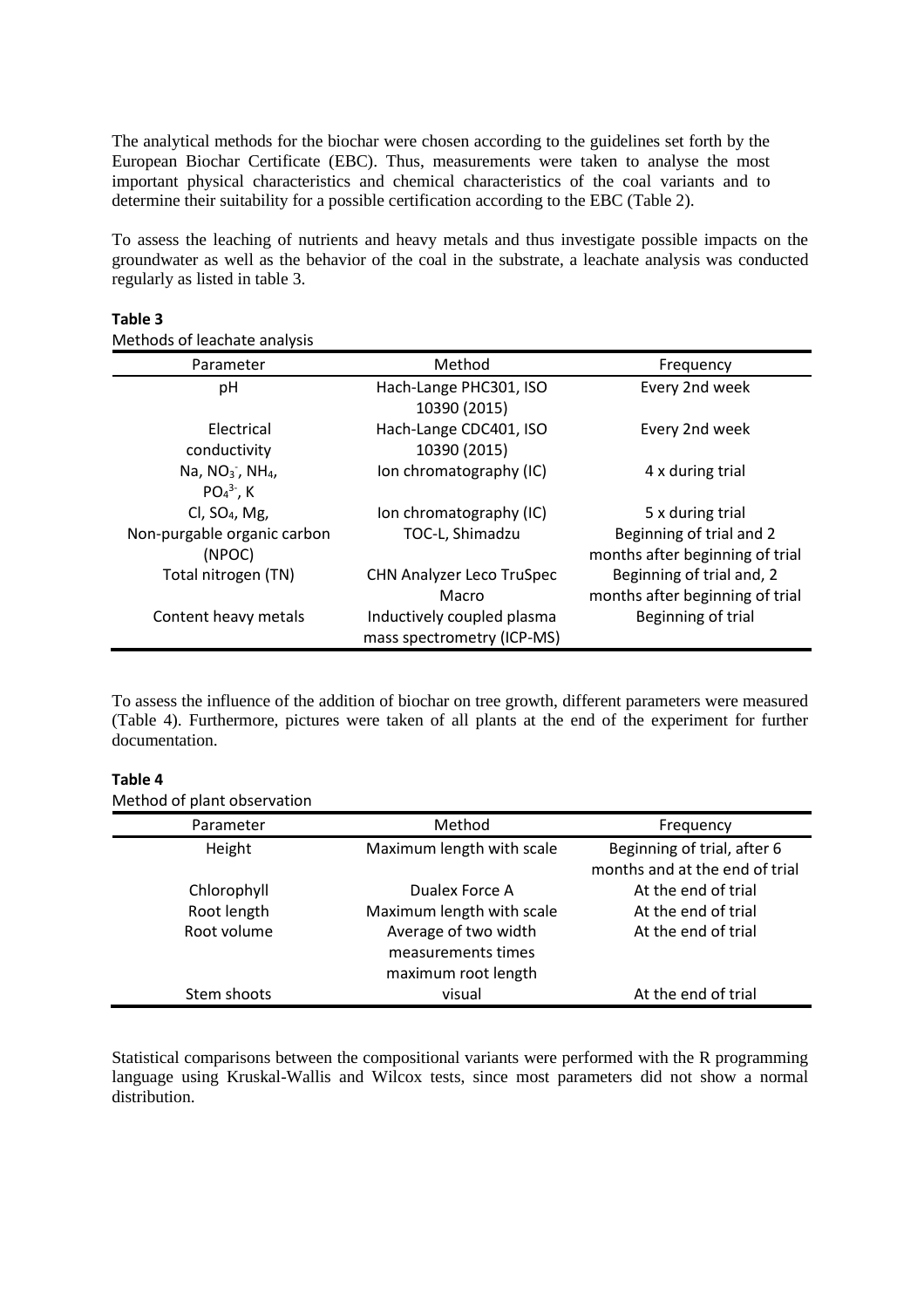# **3. Results**

### **3.1. Biochar characterization - nutrients**

The concentration of the three main macronutrients nitrogen  $(N)$ , phosphorus  $(P)$  and potassium  $(K)$ found in all three biochar-samples are shown in Fig. 1. The VE-biochar and the PM-biochar showed very similar macronutrient contents, while the KT-biochar contained slightly less potassium and significantly more nitrogen and phosphorus. The increased N and P content in the KT-biochar can be explained by the human feces in the starting material. In addition to solid feces, the starting material also contained sawdust soaked in urine. Urine contains a high concentration of these nutrients (Rose *et al.*, 2015).



**Fig. 1.** Concentration of macronutrients for each biochar (% wt.)

The KT-biochar showed the highest concentration of additional important nutrients such as calcium (Ca), magnesium (Mg), iron (Fe) and sulfur (S). However, with the main exception of silicon the VEand PM-biochars showed similar nutrient concentrations. The authors assume that the nutrients in the VE-biochar are due to nutrient "charging" during the production process. The nutrients in the KTbiochar are most likely derived from the human digestive system.

### **3.2. Leaching behavior – electric conductivity**

The electrical conductivities (EC) of the leachates (Fig. 2) at the beginning of the experiment showed large differences between the controls (Cn and Cp, ca. 450 μS/cm) and the biochar amended substrates, ranging from approx. 1000 μS/cm (K1, 5 vol.% biochar) to  $> 2500$  μS/cm (P2, 10 vol.% biochar). Between 6/6/2018 and 10/16/2018, the conductivity of the leachates decreased for all biochar amended substrates. This can be explained by the leaching of ions due to watering the trees. From October 2018 on, the EC in all leachates was slightly lower than the average conductivity of the drinking water in Waedenswil.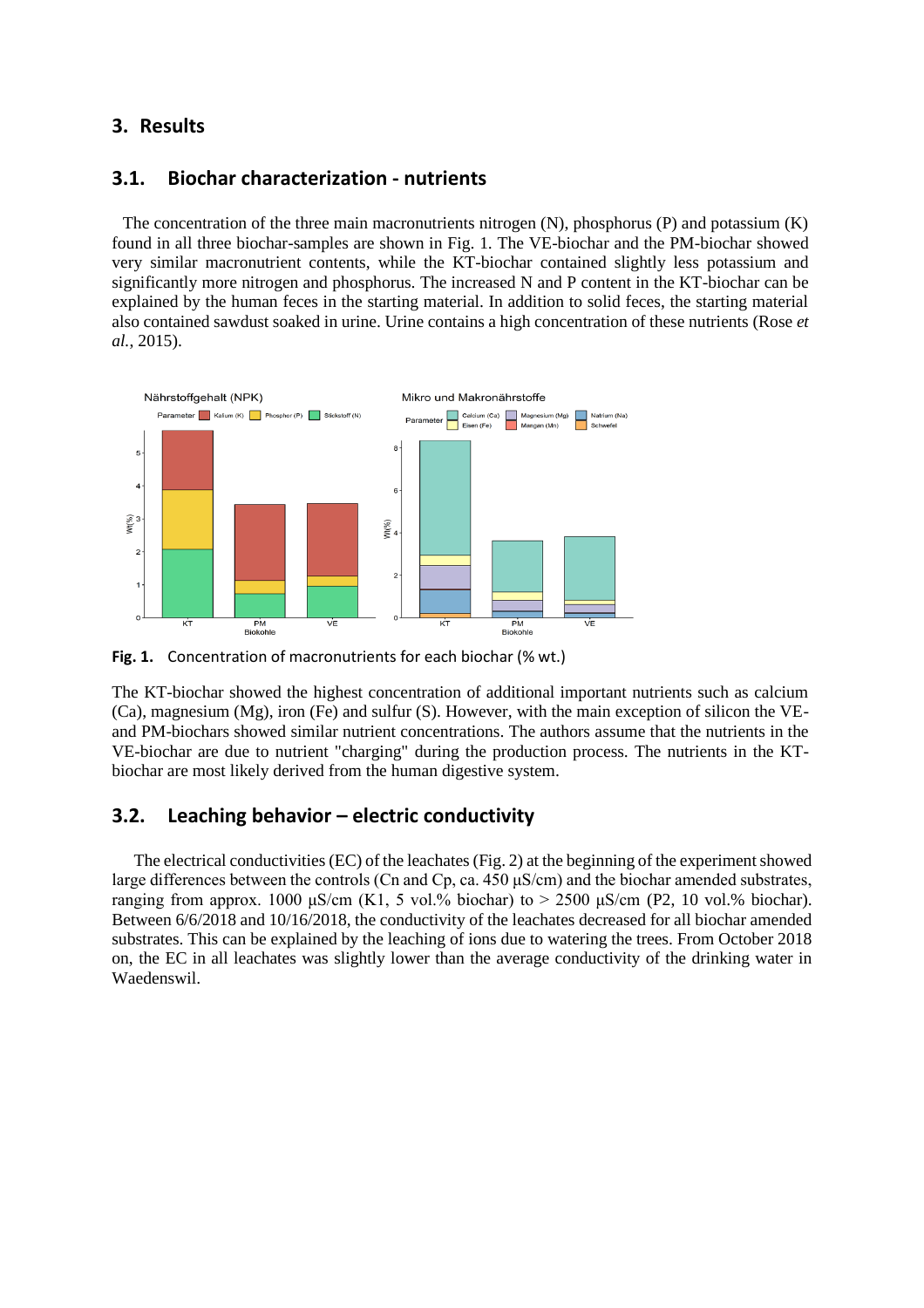

**Fig. 2.** Electrical conductivity (EC) of the leachates in µS/cm

At the beginning of the experiment (6/6/18), all leachates from substrates with 10% carbon content had a conductivity that was about 2 x higher than those with 5% carbon content. This difference between the substrates decreased during the first 4 months due to leaching, but was still noticeable towards the end of the experiment. At the end of the experiment, the substrates with 10% carbon content had a 14- 23% higher conductivity in the leachate compared to those with 5% carbon content (mean values  $2/14/19 - 4/24/19$ , n= 6).

# **3.3. Leaching behavior – pH value**

A review of the pH values in the leachates in Fig. shows that during the first 2 1/2 months (6/6 -  $8/28/18$ , 83 days), for all substrates, pH values were above 8 and up to  $\Delta$  pH 1.6 apart. For all substrates, the pH of the leachates reached a maximum on 8/28/18, after which it steadily stabilized to pH 7.8 by 12/3/18. The pH differences of the leachates were then still  $\Delta$  pH 0.17. The small  $\Delta$  pH differences between the controls and the biochar-amended substrates after 12/3/18 indicate that the biochar does not have a long-term effect on the pH of the leachate, and thus of the substrate. This pH-drop from up to pH 9.5 to below pH 8 during the first 3.5 months coincides with the washout of about 90% of the easily soluble ions and can probably be explained by alkaline ions in the leachate.



**Fig. 3.** pH values in leachates over time, for each substrate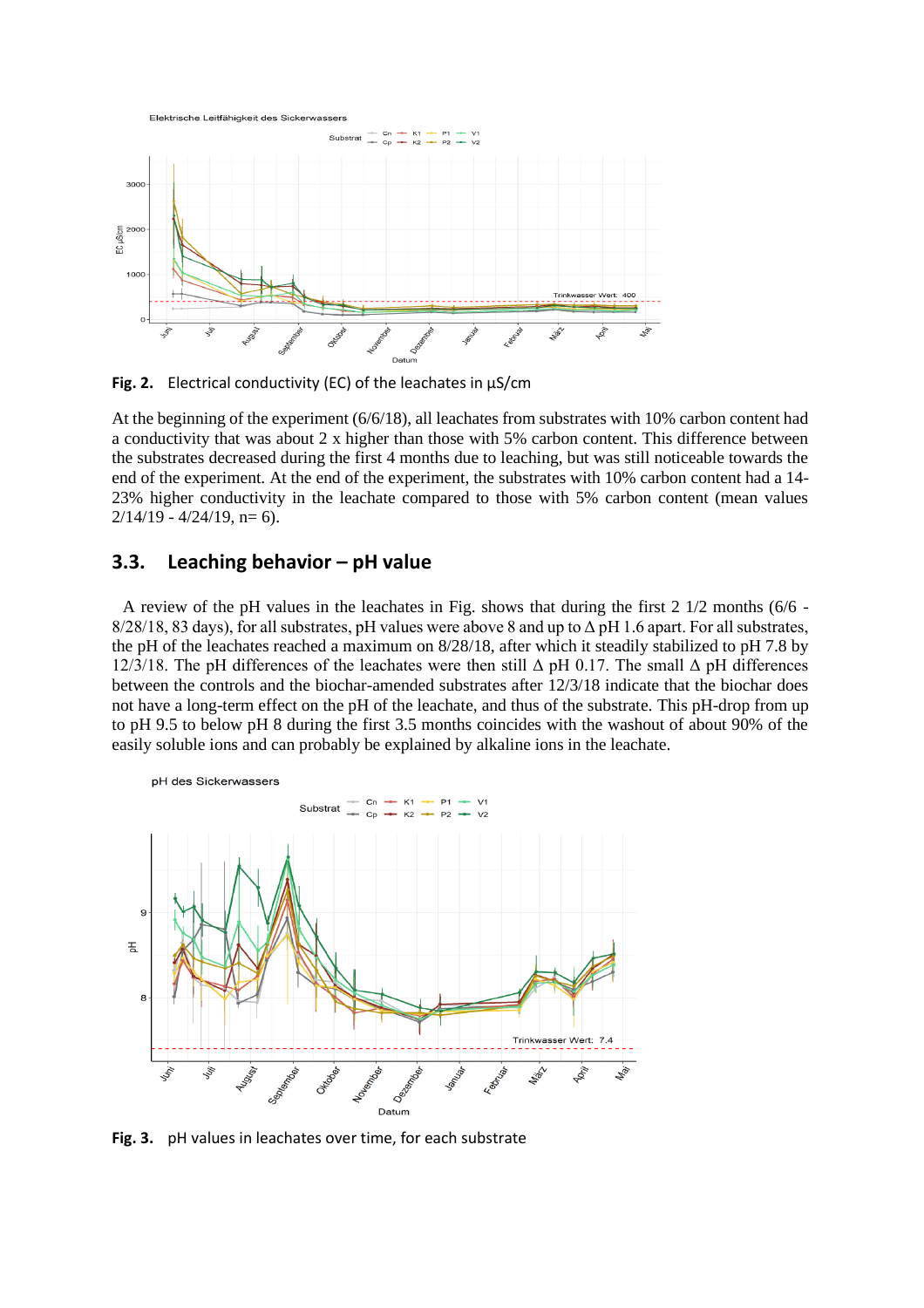### **3.4. Leaching behavior - nutrients**

With the exception of the unfertilized negative control Cn, the NPK concentrations decreased similar to the conductivity over the duration of the experiment as the. In the case of the biochar amended substrates (KT, PM, VE), a high leaching of potassium is noticeable, which is the higher the more biochar was added to the substrate. In contrast, the leaching of nitrate dominates in the positive control (Cp) (Fig.4). The initial leaching of phosphate is conspicuous in the preparations with plant charcoal (V1, V2).



**Fig. 4.** NPK concentrations in leachates (mg/l)

The ions Ca<sup>2+</sup>, Cl<sup>-</sup>, Mg<sup>2+</sup>, Na<sup>+</sup> und SO<sub>4</sub><sup>2-</sup> were leached out significantly more from the two substrates KT and PM than from the substrate VE and the two control substrates Cn and Cp. This is mainly due to the concentrations of Na<sup>+</sup> and Cl<sup>-</sup>. The concentration decline of Na<sup>+</sup> and Cl<sup>-</sup> in the leachates coincides with the decline of the total conductivity (Fig. 5). The relatively high proportion of these two ions can be explained by the presence of human or horse urine in the source material. In comparison, the concentrations of  $\tilde{Ca}^{2+}$  and  $Mg^{2+}$  in the leachates did not vary significantly over the entire measurement period, which may indicate that they originate from the irrigation water.



**Fig. 5.** Calcium, chloride, magnesium and sulphate ions in leachates (mg/l)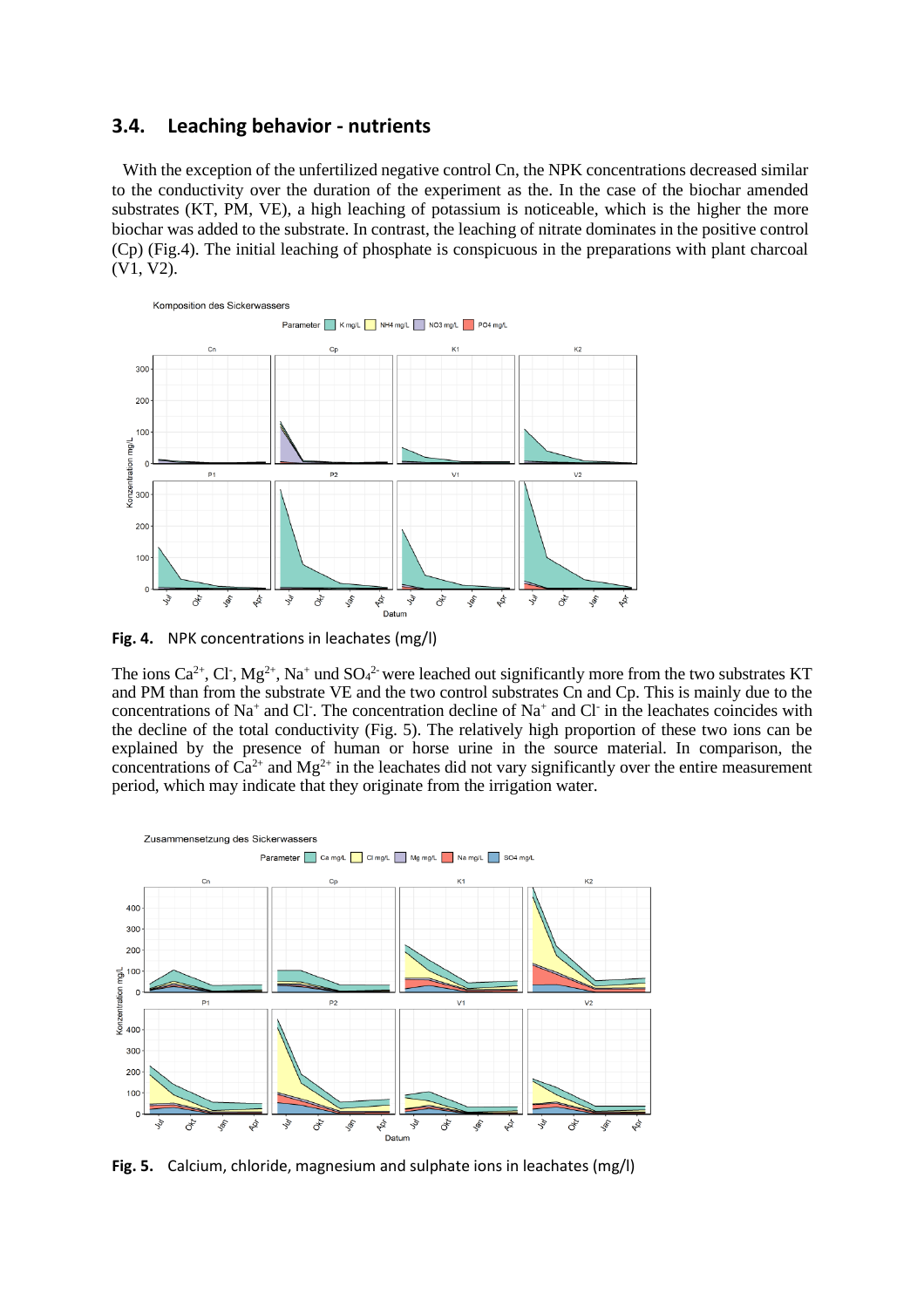The heavy metals in the leachate were measured once at the beginning of the experiment. Very small amounts were found, with arsenic only present in three of the biochar amended substrates (V1, V2, P2), with concentrations very low and below the predetermined thresholds.

# **3.5. Tree measurements**

The general conditions in the substrates were defined by a low water storage capacity, an initially high pH, with no additional fertilization (except by the biochar), with high temperature fluctuations from June-October as well as with being temporarily dried out. The growth of the birch trees during the 322 days was accordingly low (Fig. 6).





The relative size increase of the birch trees with respect to their initial size is a more interesting parameter compared to their absolute size. Here, the stagnation of the growth of the negative controls Cn and the dieback of the positive controls Cp becomes visible. All biochar amended substrates show higher growth values on average (with V1 being significantly compared to Cn). This is an indication that the addition of plant-based biochar can have a positive effect on seedling development.

The roots "with biochar" survived the duration of the experiment and were very vital in one of the setups.

The root volume in biochar-amended substrates was on average 270-310% higher at the end of the trail compared to the negative controls. 5% charcoal in the substrate was sufficient to significantly improve the conditions for the birch trees (Fig. 7).



Fig. 7. Root length (cm) and root volume (cm<sup>3</sup>) by substrates over experimental period (322 days)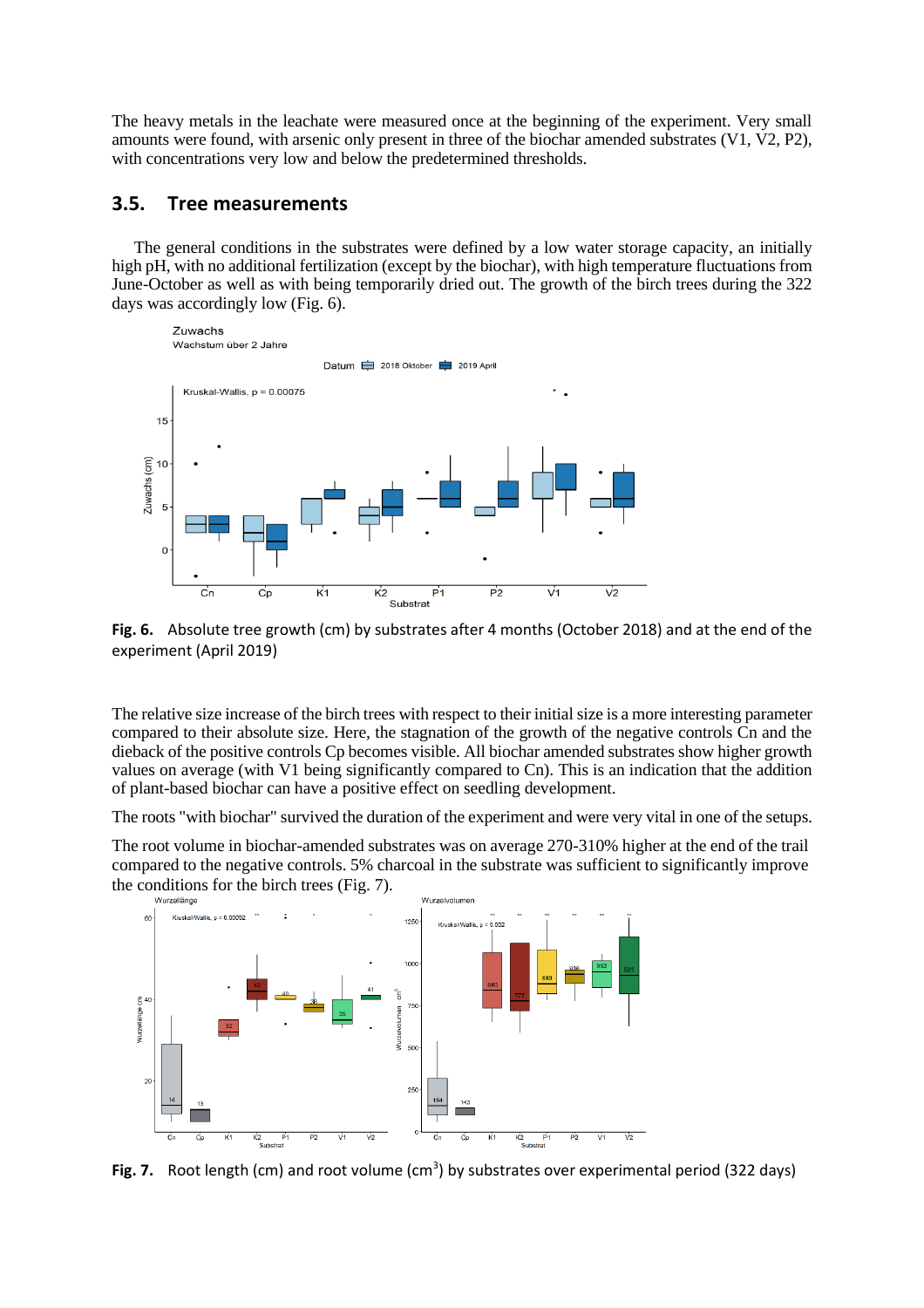#### **4. Discussion**

The experiment shows that when using biochar amended substrates, some leaching is to be expected. Biochar combined with little amounts of organic matter could provide a better nutrient holding capacity. This in term improves upon the benefits provided by structural stable substrates and is therefore a bases for sustainable tree growth in cities.

Thus, SSS amended with biochar and organic material may enable multifunctional urban spaces to be made more tree friendly. Thus, by using biochar amended SSS, it is also possible to increase the ecosystem services of green spaces and to incorporate them into a strategy for the mitigation of the urban heat island effect. The substrates serve here as a root space with nutrients, a foundational layer but also as an element for water storage. The use of fecal carbon in tree substrate may contribute to closing water and nutrient cycles in cities and put value on an otherwise unused resource.

Our results demonstrate that the addition of biochar to a structurally stable tree substrate can significantly improve conditions for tree seedlings in terms of tree survival. The main reason for this is likely to be its effect on increasing the substrate's water storage capacity. The surprising vitality of the birch seedlings in the approach with 5% faecal charcoal suggests that the roots may also be able to tap the nutrients bound in the biochar structure. It has additionally shown that heavy metal accumulation is not to be expected. However, the extent to which the biochar supports tree growth cannot be conclusively answered. It shows, however, that both nutrient storage and water storage of the biochar from an amount of 5 Vol% may have a big impact on the vitality of the trees.

Fecal-based biochar should therefore be used in the latest developments in substrates for innovative and sustainable urban developments. The results of this study lay a foundation for these innovations.

### **5. Acknowledgment**

Thank you to the Swiss Federal Office for the Environment FOEN for funding this work (UTF 570.28.17). Many thanks to Mira Bleuler for conceptualizing and conducting this study and to Nikita Krähenbühl and Tal Hertig for reviewing and helping with data evaluation.

## **6. References**

- [1] Abel, S., Peters, A., Trinks, S., Schonsky, H., Facklam, M., & Wessolek, G. (2013). Impact of biochar and hydrochar addition on water retention and water repellency of sandy soil. *Geoderma (202-203)*, S. 183-191.
- [2] EBC (2012) 'European Biochar Certificate (EBC) Richtlinien für die Zertifizierung von Pflanzenkohle', *Ithaka Institute*, Arbaz, Switzerland. http://www.european-biochar.org, Version 9.3G vom 11. April 2021, doi: 10.13140/RG.2.1.4658.7043.
- [3] Embrén, B. (2016) 'Planting Urban Trees with Biochar', *the Biochar Journal*, pp. 44–47.
- [4] Grabowsky, J., & Bassuk, N. (2002). A street tree shoot growth in two skeletal soil installations compared tree lawn plantings. *Journal of Arboriculture 28 (2)*, S. 106-108.
- [5] Roman L. A., Scatena F. N. (2011) Street tree survival rates: Meta-analysis of previous studies and application to a field survey in Philadelphia, PA, USA Urban Forestry & Urban Greening 10 (2011) 269– 274
- [6] Rose, C. *et al.* (2015) 'The Characterization of Feces and Urine: A Review of the Literature to Inform Advanced Treatment Technology', *Critical Reviews in Environmental Science and Technology*, 45(17), pp. 1827–1879. doi: 10.1080/10643389.2014.1000761